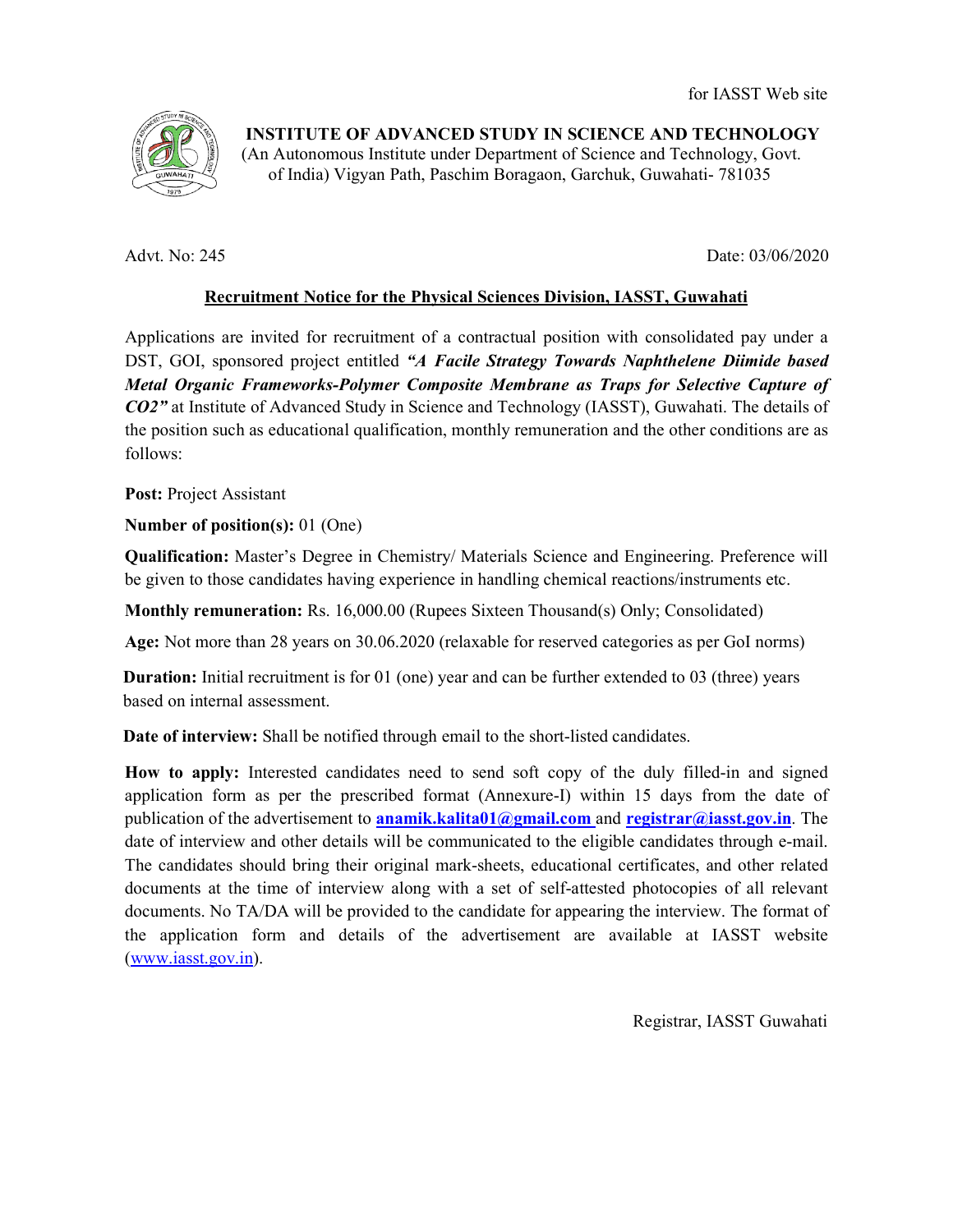## Annexure- I

## FORMAT OF APPLICATION

- 1. Advertisement No.:
- 2. Post Applied for:
- 3. Name of the Applicant (In block letters):
- 4. Father's/Husband's Name:
- 5. Date of Birth (DD/MM/YYYY):
- 6. Age (as on the last date of application)
- 7. Corresponding Address (with PIN code):
- 8. Permanent Address (with PIN code):
- 9. Nationality:
- 10. E-mail: Tel./Mobile:

- 11. Whether belong to SC/ST/PH/OBC (If yes, attach certificate):
- 12. Educational Qualification:

| Exam<br>passed | Year<br>$% \left( \left( \mathcal{A},\mathcal{A}\right) \right) =\left( \mathcal{A},\mathcal{A}\right)$ of<br>Passing | Board/University | Division | Total marks<br>obtained and<br>Percentage/CGPA | Subjects |
|----------------|-----------------------------------------------------------------------------------------------------------------------|------------------|----------|------------------------------------------------|----------|
| 10             |                                                                                                                       |                  |          |                                                |          |
| $10+2$         |                                                                                                                       |                  |          |                                                |          |
| B.Sc.          |                                                                                                                       |                  |          |                                                |          |
| M.Sc.          |                                                                                                                       |                  |          |                                                |          |
| Others         |                                                                                                                       |                  |          |                                                |          |

Paste your recent passport size photograph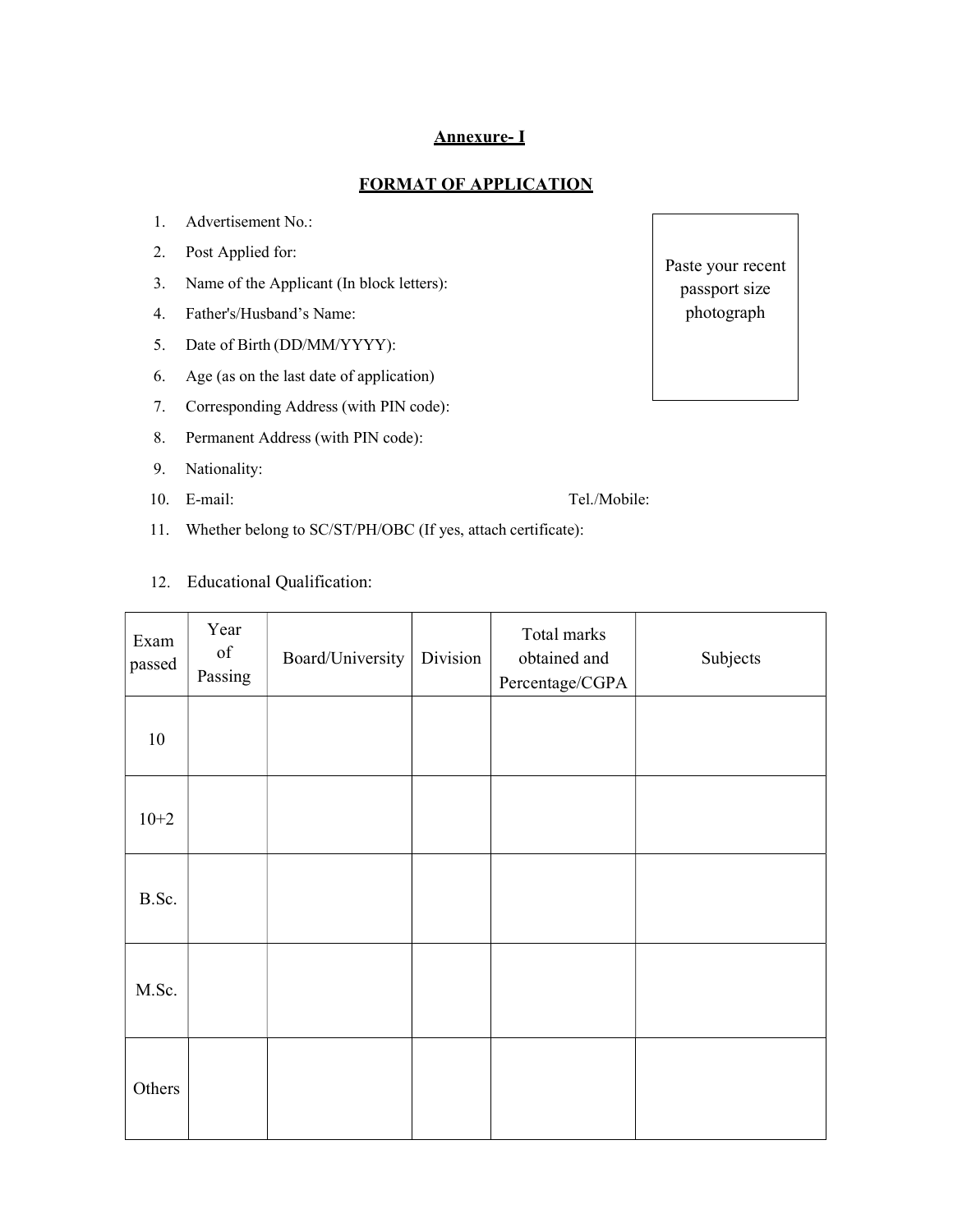13. Motivation to work in this area (Maximum of 200 words) (Optional):

14. Professional training undergone if any and details thereof: